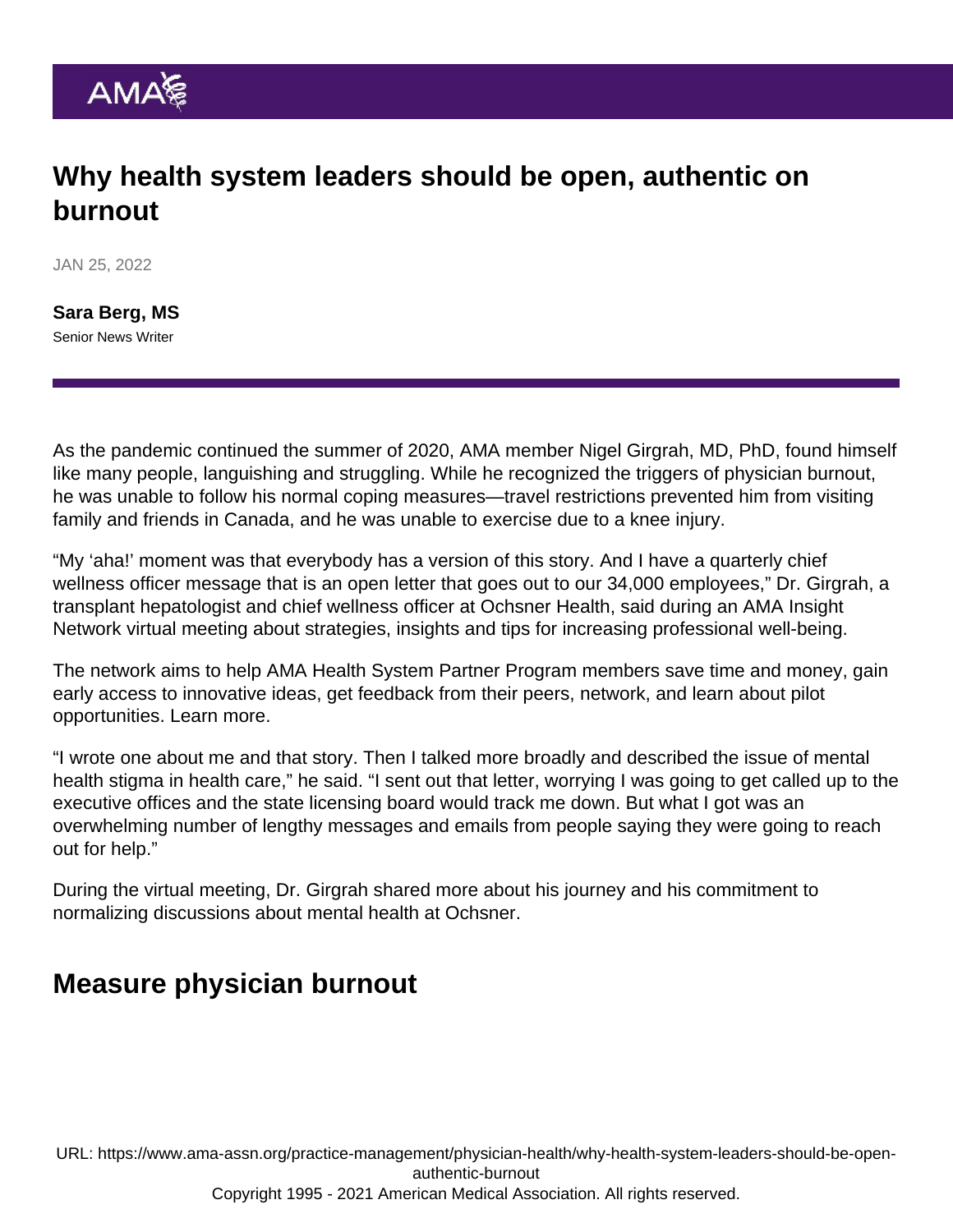"We've been measuring burnout with the help of the AMA for the past three years and trying to benchmark ourselves year over year," said Dr. Girgrah. "This year we had the chance to be an alpha site for the expanded mini-Z well-being index, which allowed us to dig deeper into" measuring depression, using a validated post-traumatic stress disorder survey and looking at themes around post-traumatic growth.

"If you're an organization that's interested in patient experience, you need to be interested in wellbeing," he said. Since 2013, Dr. Girgrah and several others began to study and measure burnout in our organization and did a number of assessments.

"This led to a number of recommendations including resourcing my role and the office of professional well-being, which I lead," Dr. Girgrah added.

## Anticipate and act

Health systems should not wait to implement solutions, said Dr. Girgrah. After learning physicians and nurses wanted more opt-out offerings than opt-in, Ochsner piloted work with mental health startups.

One is a mental health company with "empathetic support givers who are available 24/7, armed with a 1-800 number and an app," said Dr. Girgrah. "They can do outbound calls and can schedule inbound calls. That has been very well-received and we're planning to expand the program."

The other mental health startup is a company that offers "a group therapy session with a licensed behavioral health specialist," he said. "What's neat is you can create avatars of yourself and disguise your voice, being completely anonymous, and you can enroll in group therapy sessions on certain topics."

## Talk about burnout

Also essential, of course, is to discuss the elephant in the room, said Dr. Girgrah. That is burnout.

"We will be launching a mental health resource group early next year as an opportunity to create some momentum and normalize the discussion."

"COVID-19 is truly an ambiguous threat," he said. "When a threat is ambiguous, you have to balance communications and project certainty, while acknowledging uncertainty and balancing optimism with your concern and fear."

URL: [https://www.ama-assn.org/practice-management/physician-health/why-health-system-leaders-should-be-open](https://www.ama-assn.org/practice-management/physician-health/why-health-system-leaders-should-be-open-authentic-burnout)[authentic-burnout](https://www.ama-assn.org/practice-management/physician-health/why-health-system-leaders-should-be-open-authentic-burnout)